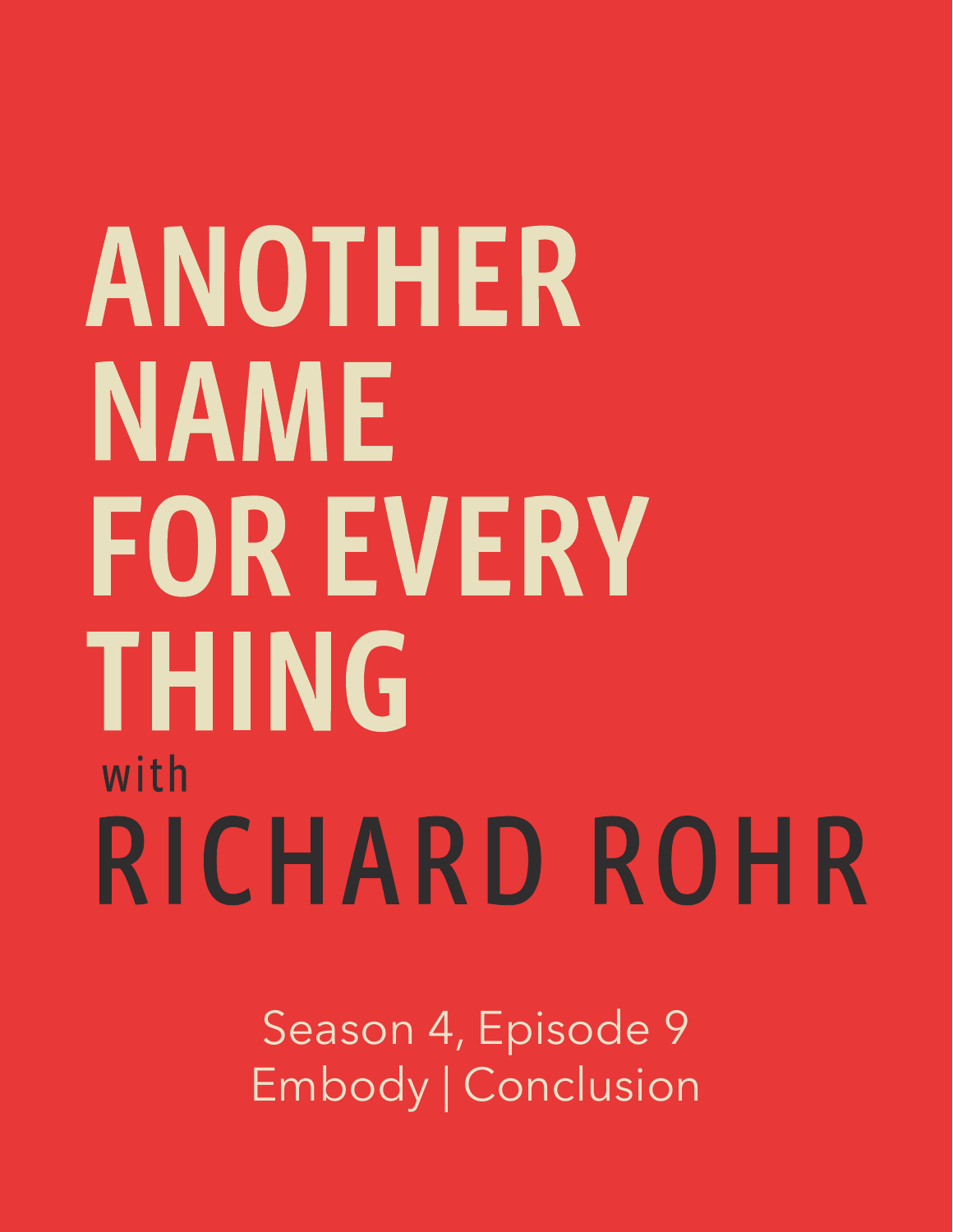- Paul Swanson: [music] Brie, I'm sad to say this is our last episode of the season. It was a delight to be able to walk through these seven themes of the Alternative Orthodoxy with Richard and you, and I didn't really want it to end.
- Brie Stoner: Me neither.
- Paul Swanson: And I didn't know how it was going to end. We came to a place of deep, continued conversation that feels like it's not over; it's going to continue.
- Brie Stoner: This was such an unexpected conversation. We thought we were going to just put a bow on it, and high five each other, and walk out the door, and it actually opened up a dialogue about how do we keep working with these tenets? How do we adjust these themes to reflect some of the values that are most important to Richard and to us at the CAC, that these values of simplicity, devotion, and public virtue, where and how are those alive in these themes and how can we live into them even more?
- Paul Swanson: Yeah, and afterwards we reflected on how Richard comes from the Franciscan tradition, which is an alternative community rather than an institution.
- Brie Stoner: Yeah.
- Paul Swanson: And Richard's own journey of starting the New Jerusalem Community and then starting the CAC, which has held both community and institution at times, and now it's in this new point of its life where it's trying to live deeper into both, and it's new territory. I feel like you hear a lot of that grappling of how do we really lean into these values and learn to embody these themes of the Alternative Orthodoxy so that we can have this prophetic stance out of devotion—
- Brie Stoner: Mm-hmm (affirmative).
- Paul Swanson: --and not just be an institution that's alive for the sake of being alive but really have something to offer the world, to be a vessel for the way the Universal Christ is asking us to show up.
- Brie Stoner: Yes. Talk about an opportunity to lean into prophetic imagination—
- Paul Swanson: Yeah.
- Brie Stoner: --and to have an internal nondual stance because for so many of us, we equate community with institution, or we completely split them apart. So, either we flatten them too much, or we split them apart too much. And what I heard him wrestling with and bouncing back and forth with is how can we both hold the reality of institutional organizational life, and hold the hearts, the embodied hearts, the Sacred Heart, the heart on fire of community members who are deeply seeking to live this out together? That's not easy. It's such a challenge, but I find it almost as an inspiring, creative challenge for us to think about as we move forward.
- Paul Swanson: Yeah, and I'm sure, for all of y'all listening, this is exactly where you're at in the context of your own life.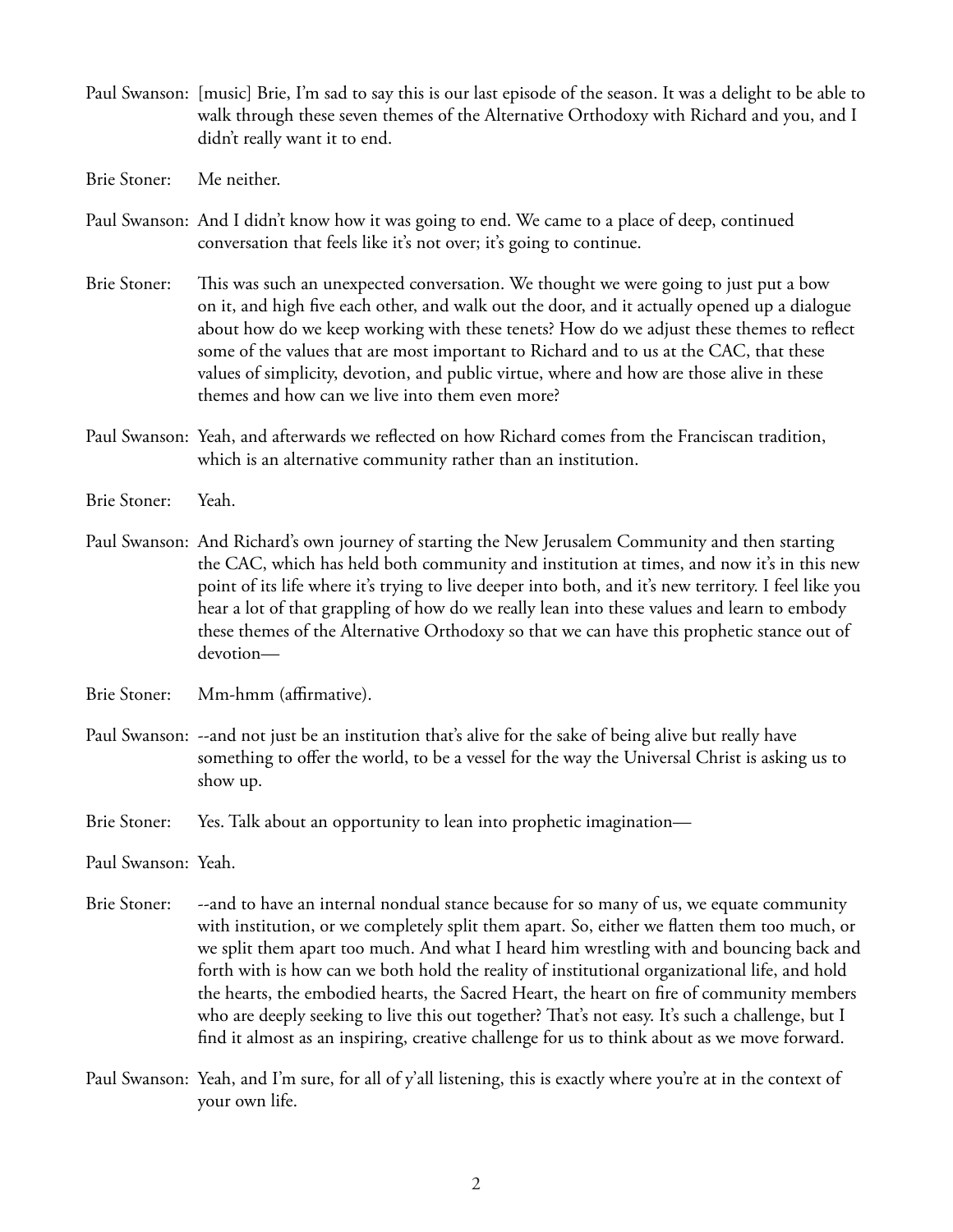Brie Stoner: Exactly.

- Paul Swanson: How do you hold both of these as you move and participate in the world, and family, and friends, and work? And, also, can we give a quick shout-out to Paul Thompson and to Corey Pigg for supporting this week?
- Brie Stoner: Shout out to Paul.
- Paul Swanson: They're the voices you don't hear, but who, without them, we couldn't do this work.
- Brie Stoner: That's right.

 It's been such a profound journey this week, and I have outed myself plenty of times on what a super fan I am on these themes. They mean so much to me because for me they formed the framework of a new possibility of understanding the role of belief and the Perennial Tradition, and how we can actually allow that to spur us into action and into an accountability to the whole, on behalf of the whole. So, it was an absolute privilege to sit here and dig into these themes with you Paul, and Paul, another Paul. [laughter]

 We hope that you as listeners feel the same way, that the opportunity is to not just listen to these themes and think "How interesting," but to really challenge yourselves as we are challenging ourselves, to put flesh on it, to consider how we can, in our own context, live into it a little bit more, [music] these three values that keep coming up, and how we can hold the three values and these seven themes in tension as an opportunity for transformation.

- Paul Swanson: Yeah, and as we both say quite a bit, it really helps us recognize that we are all in this together.
- Brie Stoner: Yeah.
- Paul Swanson: Not just the CAC, but everyone listening, everyone who's participating in this, we are all in this together, and we need each other.
- Brie Stoner: Yeah.

 So, with that, we hope you'll enjoy this final episode on the seven themes of the Alternative Orthodoxy.

- Paul Swanson: [music ends] All right, well this has been a marvelous season as we've taken time to really sink in and marinate with each of these themes and see how they build off one another and connect. I'm curious for you both, did anything surprise you as we delved into these themes that you didn't expect coming in knowing that we were going to have conversations on the seven themes of the Alternative Orthodoxy?
- Richard Rohr: I certainly had a feeling that they were somehow more organic than I even imagined, how they overlapped and they built on one another. So, I was entering the week almost with a bit of doubt or fear, "Oh, we're going to discover a huge missing theme," and history surely will. But as far as my capacity for teaching, it feels to me like I've got the biggies here. By the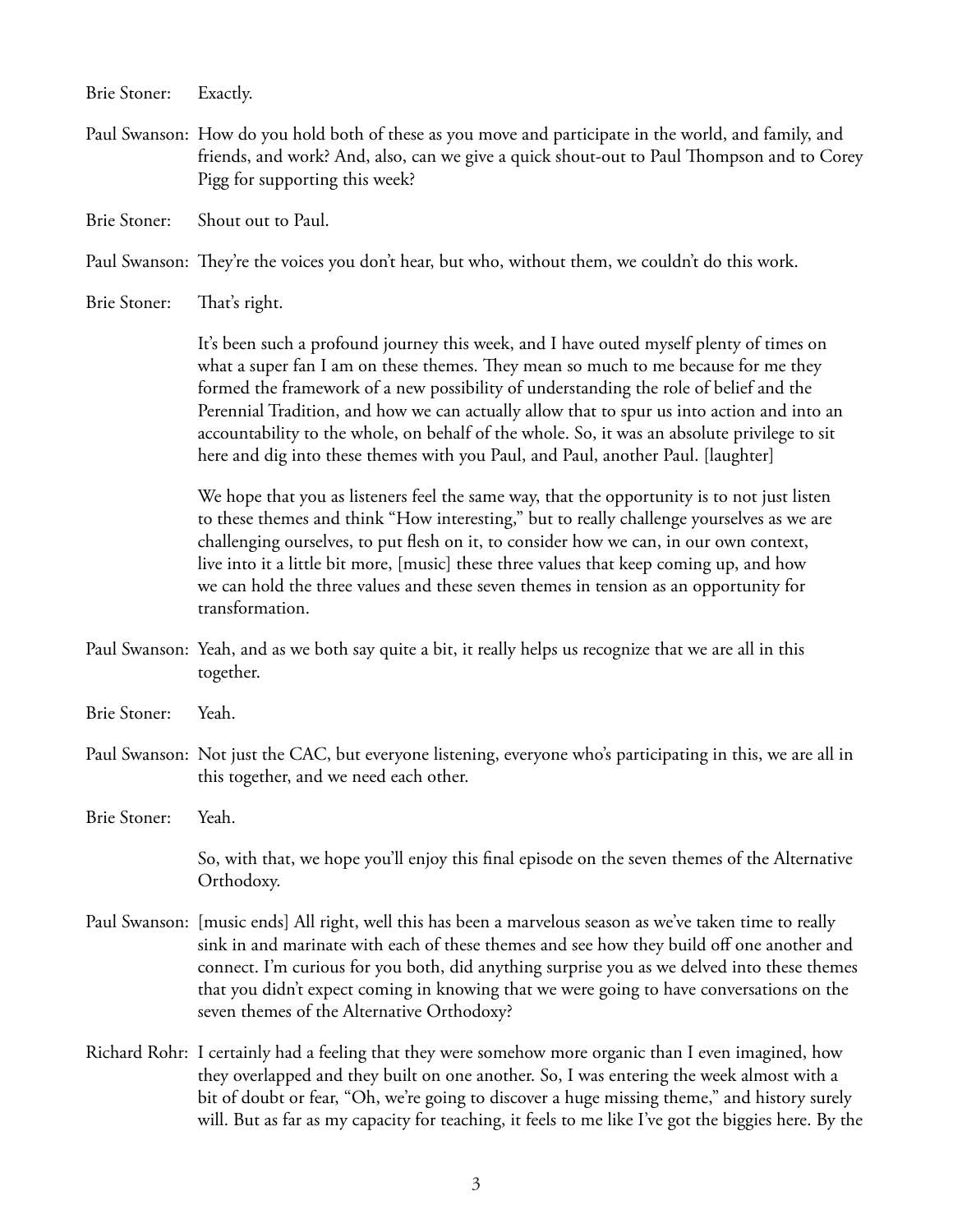biggies I mean the underlying—not that there aren't a lot of corollaries to every one of these—but the underlying, foundational idea, so that the wholeness of it made me happy. That's what I was surprised by.

Paul Swanson: Mm. Mm-hmm (affirmative).

Brie Stoner: I felt the same way.

- Richard Rohr: Did you?
- Brie Stoner: Yeah. I already outed myself as a super fan of your tenets in the Alternative Orthodoxy, but it was in dialogue together over the course of these sessions that I really felt the ways that they do backstitch into each other.

Paul Swanson: That's good.

Richard Rohr: Backstitch. Good phrase. Yeah.

Brie Stoner: I have this sense of almost this tapestry of how they weave together and form a holistic picture of a new way of understanding, a path of practice, and a path of what we're being invited into. It's stunning, Richard. It's so exciting.

Richard Rohr: Yeah, it is.

- Paul Swanson: Yeah. I don't know if I have anything new to add as far as surprises, but just echoing that I don't think I fully recognized how much these connect to one another and play with one another in a way that creates a whole, that invites you into the whole, that it's not just one piece. And so, it's been a delight to sink into these with all of you. And, Richard, thanks for charting this territory all those years ago when you put this into practice.
- Brie Stoner: Yeah. I will say maybe one other thing that I didn't expect was how much perfectionism came up as almost—

Richard Rohr: Isn't that true.

Brie Stoner: --the antithesis of what the Alternative Orthodoxy is inviting us into in a much more incarnational and human invitation; whereas, I think the ways we used to think about orthodoxy was about perfectionism, and achieving, and—

Richard Rohr: It was. It was.

Brie Stoner: Yeah.

Richard Rohr: Which is quite arrogant of us. As if we could. Only the isolated ego would have such an imagination that I could achieve personal perfection. Of course, you and I, that's our Enneagram delusion. You do it aesthetically; I do it moralistically. And mine is much more distasteful, just wanting to do it right. You want to do it beautifully. And if it isn't beautiful, it's just useless. [laughter]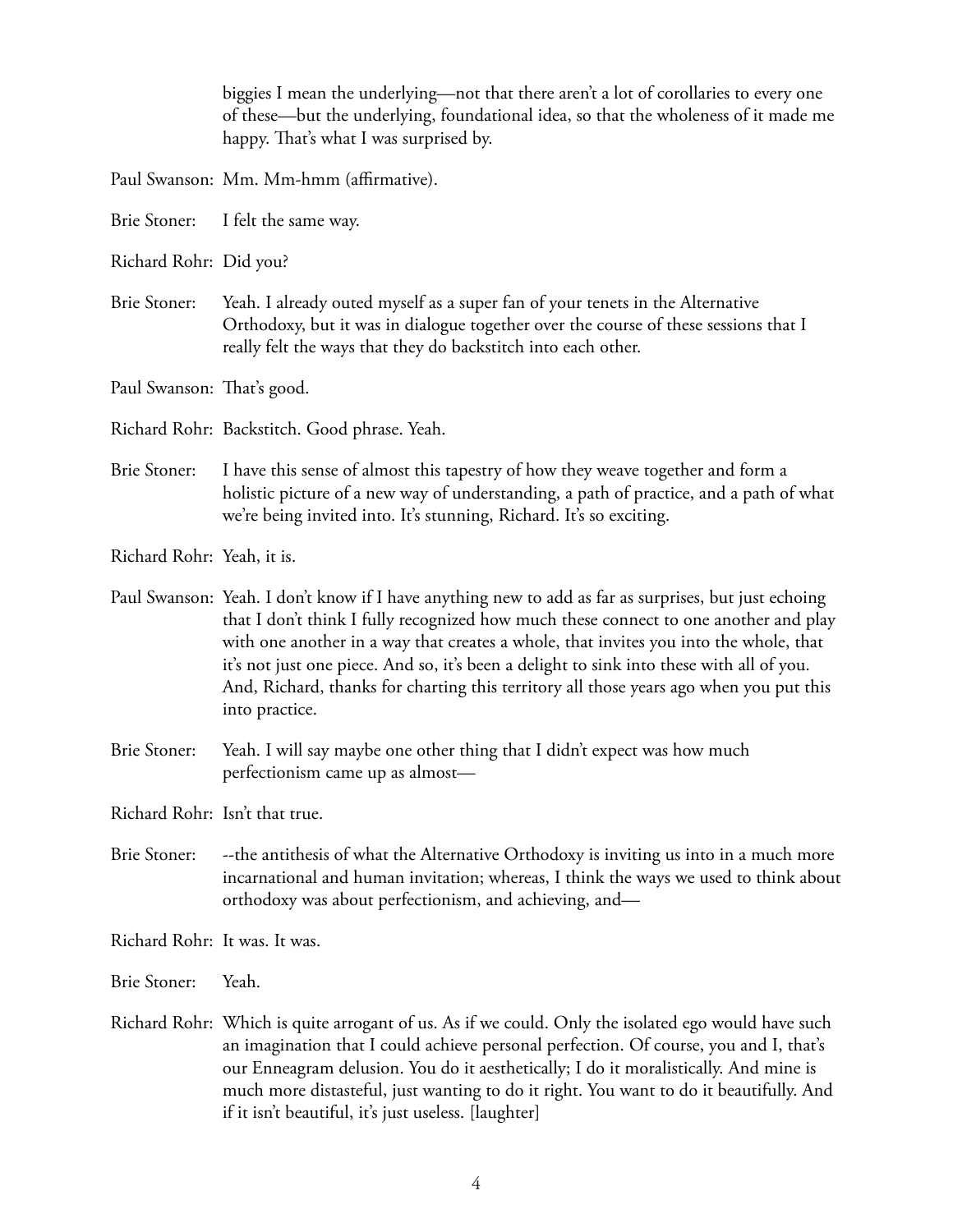- Brie Stoner: It's easy to dismiss. Just let that one go.
- Paul Swanson: I wonder if we can continue on this thread of just seeing how these themes build off one another and how they create tension and connect.

Richard Rohr: Okay. All right.

- Paul Swanson: Richard, any further thoughts for you about, as we've stepped through each of these themes, that you see the cohesive whole, that they all need one another? It obviously reminds us of the theme of the Body of Christ, of we all need one another and these themes help undergird that in a way from a deep posture of humility. Are there any further explorations that you could take us on in regards to how the necessity of having a sense of harmony with these themes where they're all playing a different role, but you can't just take one and try to ride that out?
- Richard Rohr: No. Well, first of all, thank you for seeing that. I hope it's true. I want to say that the fourth one, everything belongs, is for me, a touchstone that you've put it all together harmoniously. How you end up treating the outsider, the poor, is for me, maybe it's my Franciscan training, but it is my test whether I can trust your spirituality. Forgive me for needing that, but when I find these American philosophies of, what do we call it, gospel of—
- Brie Stoner: Prosperity.
- Richard Rohr: --prosperity gospel, yeah. Honestly, I just had someone come and visit me yesterday. We talked for an hour and fifteen minutes. He was a sincere, spiritual man, but it was all esoteric, esoteric, the rubber never hit the road with any concern for the little guy. It was elitist spirituality.
- So for me, I'm afraid I can be fine with someone talking to me and not being immediately Trinitarian, or even using the word Trinity, but if there's no nodding to the importance of those at the bottom and on the edge, I can't fully trust it. It feels like it's the ego speaking, not the spirit. It's the touchstone of orthodoxy, in many ways, and that's our fourth principle so it could get lost. That's one thing that comes to mind.

 And, I guess, the path of descent is another way of saying that. If you go down, you're going to meet the others who have been told they're down too. If you go up, you can develop an entire worldview that never requires you go outside of white, suburban, heterosexual, happy, bourgeois. I think that's what the word in French, bourgeois, really meant. It's something that's unduly comfortable with itself, and without that solidarity with those who aren't in my comfort group, it won't remain wisdom for long. I don't think so. So, I just have to add that. Thank you for letting me.

Brie Stoner: Richard, as we wrap up this season and look back on these many conversations, Paul and I thought we would play a Rohr "best of" Wheel of Fortune game of connecting the dots between some of your central tenets and teachings to the Alternative Orthodoxy.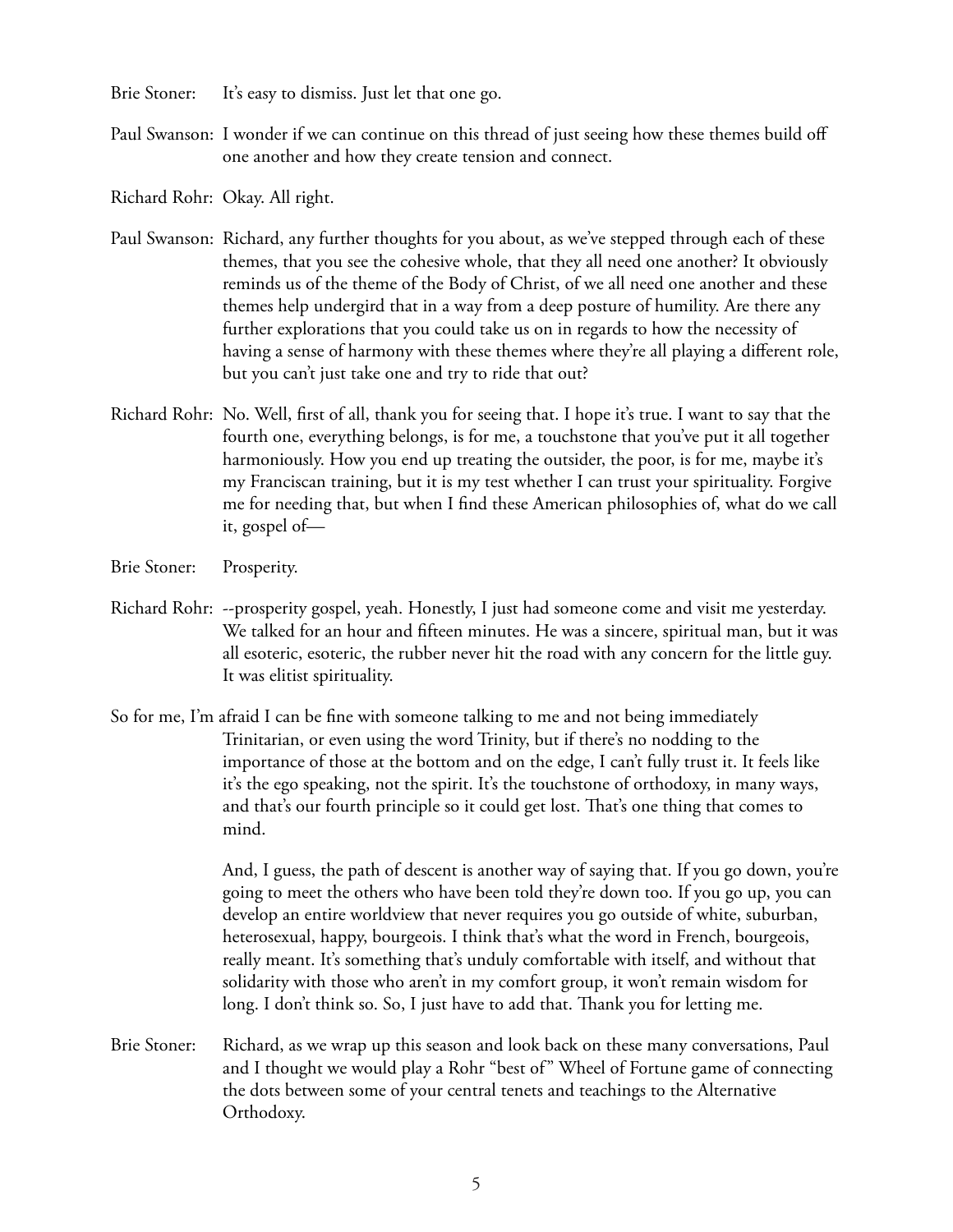## Richard Rohr: Wow!

Brie Stoner: Or at least see if we can play together and make these connections not just for our own fun but, hopefully, for our listeners and for us to see how these things weave together. The first one that we've talked a lot about, it's come up a few times, is the centrality of Jesus for you. You talk about this a lot at the center: "Jesus is our central reference point. Jesus is our central reference point, not the only one, but central."

Richard Rohr: Very good. Thank you for noting that.

Brie Stoner: In what tenets do you see that the primacy of Jesus as our central reference point, which of these tenets do you feel connects with that—

Richard Rohr: The most, huh?

Brie Stoner: --or where would you link them, maybe?

Richard Rohr: I guess mostly in the second. If we believe Jesus is the face of this hidden God, which is what Christianity believes, then we better look at that face long and hard, and seriously, and take it as the goal; take it as the ideal; take it as the norm. It keeps our religion from becoming theoretical and merely theological. Even though it hasn't, in great part up to now, I think that's its purpose—the scandal of the particular"—one particular man in history gives us this is what full humanity looks like, and it's just nothing you need to be ashamed of. It's good stuff. He's good stuff. I'm not ashamed of talking that way. And the wonderful thing is that although that sounds like an exclusionary statement: What did this Jesus teach? Inclusion!

Brie Stoner: Yeah.

Paul Swanson: Yeah.

- Richard Rohr: So, oh, I can't make him into an exclusive savior when in his lifetime he was an inclusive teacher. That's so important. Yeah. You just make me say things like that, thank you. You do, thank you.
- Brie Stoner: The cool part about that is that if the second tenet in the Trinity is pointing us to the fact that Jesus is the central reference point, then when we move to number three, it seems to be pointing to the Universal Christ then that Jesus is pointing to.

Richard Rohr: Yes. Yes. Exactly.

Brie Stoner: That this one reality-- Would you say that this one reality is the incarnation of the Universal Christ?

Richard Rohr: Yes.

Brie Stoner: That's—

Richard Rohr: And then that's an ongoing mystery. So, it makes our understanding of religion very contemporary. It's not a museum. It's not the good-old-days religion, the old-time religion. It's something dynamic that is continuing in space and time. Why would we want to be a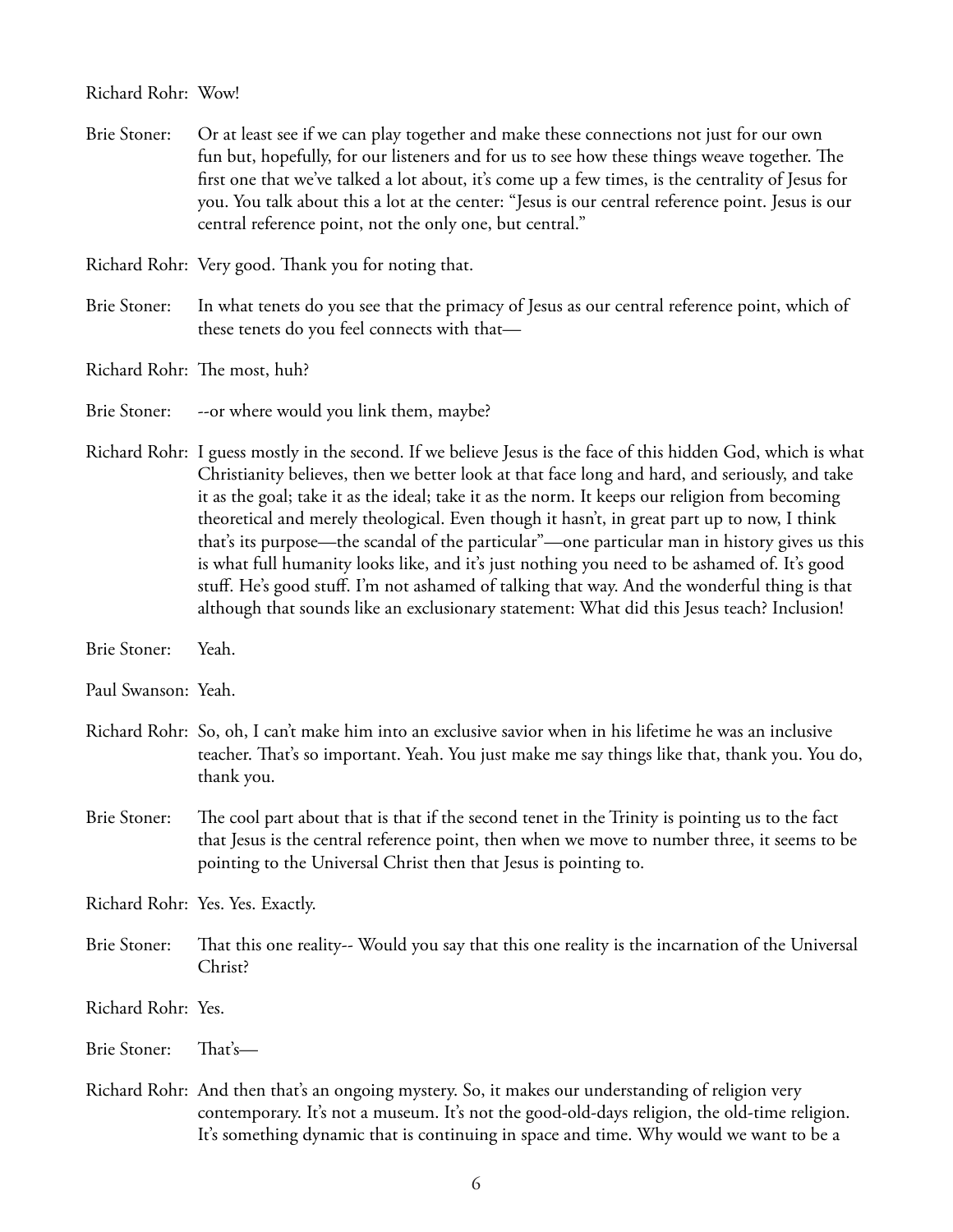part of a religion that wasn't including us and including now? When I teach in the Living School, I say, "Don't you get bored by all these stories of wars in the book of Kings and other books?" It just transferred that our wars matter to God too. Our droughts and whatever manifestations are happening on the planet are still in the realm of the sacred. That's helpful. Otherwise, I would just throw out two-thirds of the Bible. But that it goes to that much length to put this in the realm of sacred text—Zerubbabel, Jeroboam, and I can't even remember their names, and they don't seem mostly like canonized Catholic saints for sure and yet we've got them in the Holy Book. That gives me great hope because I'm Zerubbabel. I don't even know what he did. [laughter]

Brie Stoner: Way to pull that name out of a hat.

Paul Swanson: I'm deeply impressed.

 To spin the "Wheel of Rohr" again to find another one of your pieces to connect, where would you put embodied prophetic action within these seven themes of—

- Richard Rohr: Embodied prophetic action. Wow, maybe you've touched the missing. Embodied prophetic action. I don't think it's as explicit as it could be or should be. Thank you.
- Brie Stoner: Paul and I both felt like the seventh theme, if we understand Divine Union as Divine Union in prophetic action, or Divine Union resulting in prophetic action, we felt like we really saw that as alive in that tenet. We wondered if you did, too, but we're in the roulette experiment here, in real time.
- Richard Rohr: Divine Union, maybe this is saying what we were playing with before we started recording here, why we need to add perhaps another sentence there. We need both private virtue and public virtue, or we ourselves are dualistic. And up to now—I know all of this couldn't be put in that—but up to now, virtue has been thought of as a private thing: "I'm patient; I'm humble," but until that takes some public face, you're onto something. So, I'm glad we're saying it here, how we change that seventh, I don't know yet, but let's seriously consider it. With some notion of—
- And what I mean by public virtue is that, implied for me by Jesus's line, "Do not put your light under a bushel basket. Let it shine." We've sang that so often, it's become a children's song instead of a serious message. Unless it has public face, we're not going to change culture; we're not going to change the world. All these privately humble people are not adding up to changing the world because they never take that to-- I think someone said like sixty percent of our Congress recently was Catholic. Well, I sure don't hear in most of them much Catholic social teaching, but, oh, they're Catholic. We've got good social teaching.
- Well, I guess the Democrats would probably be more likely to admit that, frankly, than the Republicans would. I don't know what the Republicans do with Catholic social teaching because we're very clear on issues like immigration and war, and so forth, now. We weren't historically. Maybe that's the best example I can give, though, of what happens to culture when virtue is relegated to the private individual.
- Brie Stoner: Yeah, speaking to what we were talking about in the last episode about the wholeness and the union of seeing all these things as deeply interconnected, our social sphere is operating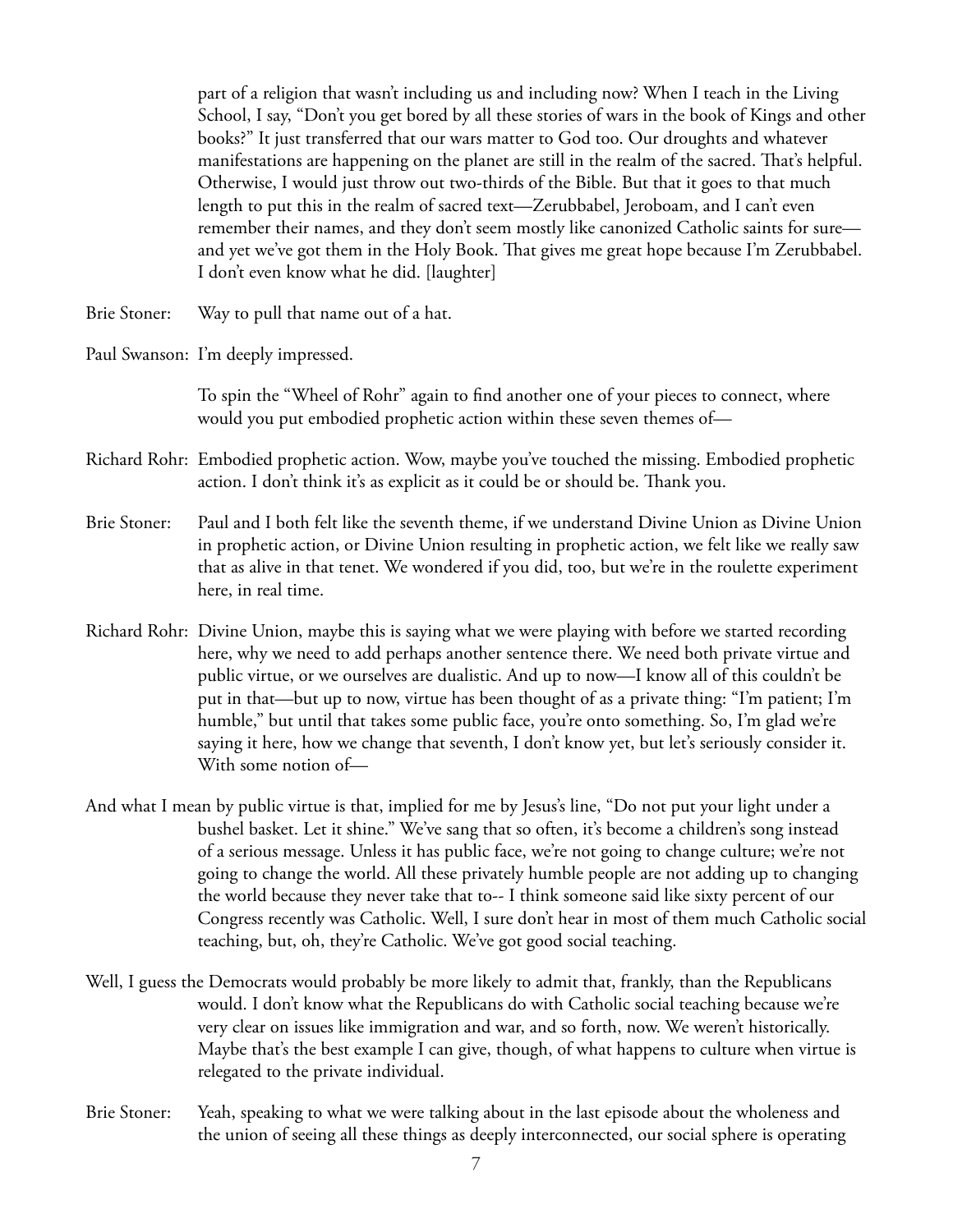as though it's separate from the spiritual, inner-life sphere, which is operating as though it's separate from the political sphere, and we don't even realize that we're perpetuating the fallacy that those fears are somehow not constantly interacting and inter-creating each other.

Richard Rohr: Thank you. That's right.

Brie Stoner: I'm confessing this just to say that I very recently came to the inner conviction and realization that I didn't actually believe that contemplation could have a direct bearing in our political sphere. It wasn't a conscious belief that I was holding, but more just the ways in which we like to keep contemplation in our private sphere over here, and we like to do retreats, and it's stimulating for the inner life, and we kind of act as though the political, the public is, "Oh, that's out there." That's like, "Well, no, I have to just be professional for work. I've got to get my stuff done." And the political is over there, and "I can't do anything about our government." I think, very, very recently for me, I started to realize that "No, this is all one reality." How I choose to see that one reality is going to have a bearing on the momentum to allow the contemplative practice to live itself out in the manifestation, of hopefully, a new political and social reality too.

Paul Swanson: Wow.

- Richard Rohr: And in that we're replicating the church we all left.
- Paul Swanson: Yeah. Yes.
- Brie Stoner: Yes! Yes!
- Richard Rohr: Really.
- Brie Stoner: It's like a new, isolated church, or something.
- Richard Rohr: A new, where you never preach on anything political; you don't really pray publicly; we let the priest say the prayer. Well, you prayed publicly though, didn't you?
- Brie Stoner: Mm-hmm (affirmative).
- Richard Rohr: Yeah, so you did show your—that's probably one of the great things that many Protestant sects brought to Christianity—that you did show your cards more about your faith in Jesus. We just showed our faith in the Church, but we let the official Church people do the praying. [chuckling] Yeah.

 This is no small point. Do spend some time, and recommend them to Michael, or me, or whoever, how we can get this idea of public virtue in our orthodoxy. Thank you.

Paul Swanson: It's really naming for me, too, how counter-cultural these seven themes are because all of culture is telling us to remain individuals to perpetuate—

Richard Rohr: Yes. Yeah.

Paul Swanson: --the consumeristic culture, materialism, in the shallowest sense of the word, and that doesn't allow us to participate in the whole. How do we, as the CAC, stand in the place of that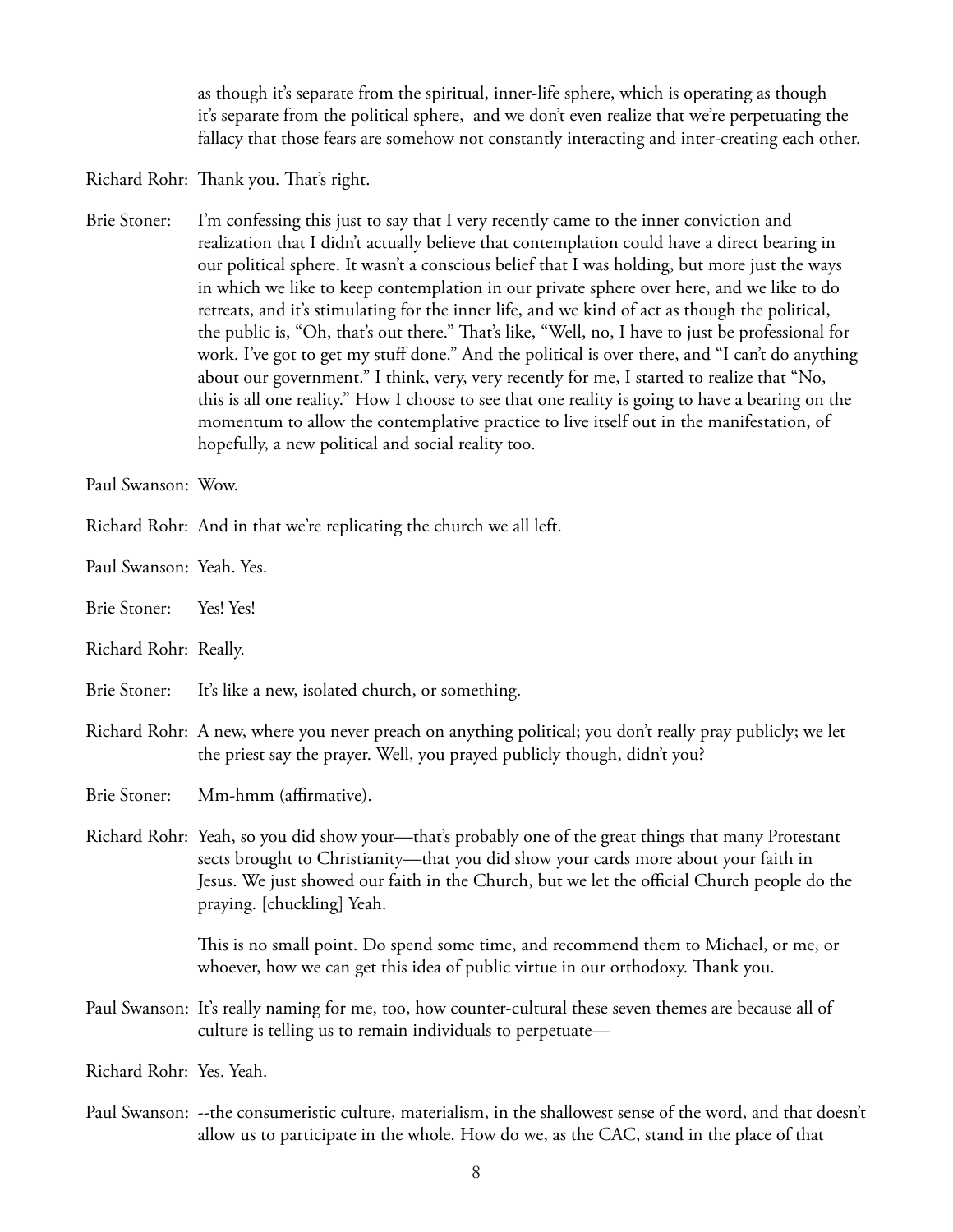prophetic lineage where we are in the world but not of the world in, hopefully, the fullest sense of that where we are able to provide an alternative of how one can follow in the way of Jesus?

Richard Rohr: Thank you. Thank you very much.

- Paul Swanson: Another one here that, to spin the wheel again, we talked a lot about the values last season, and I'm curious, Richard, where would you put the role of devotion in these seven themes? Where does that show up?
- Brie Stoner: I think it came up a little bit in the first tenet where we said devotion is the fuel for the methodology almost, but we're curious where you see it, Richard.
- Richard Rohr: Where do I see it? Do I not see it? If so, why not? Devotion, for me, is the movement of the message to the heart, intimate, intensity level. You've heard me say to parents, "Children don't believe what you say, they believe what you're passionate about." And they can tell that mommy and daddy care about trees, or whatever it is. They know that by three, I'll bet, already.

Paul Swanson: Yep.

Richard Rohr: How do people who come to work with us, how do people that we teach, know our devotion? My fear is if we don't have a devoted core which holds public virtue—and not that our goal is to last, it isn't—but my fear is that it's not going to last. It's too abstract, conceptual, heady. You need a core where it's moved to the heart level, and they can speak from the heart level to one another, to the world.

> It hit a lot of people when a few weeks ago at a—maybe you weren't there Brie—at a staff meeting, at least three have now come and told me it hit them when I said that I fear the CAC has become liberal but not prophetic. I fear that, that that's true. Liberal is still a detached observance of issues, but prophetic is a "I know you care about this." [music]

- Brie Stoner: Yeah, there's skin in the game.
- Paul Swanson: Yeah.
- Richard Rohr: Yeah. That there's real caring. My, you're coming up with good things. I don't think devotion is enough stated here.

Paul Swanson: Another Name for Every Thing will continue in a moment. [music ends]

- Yvette Trujillo: [music] Embark on a spiritual journey through Teresa of Ávila's seven Mansions, with James Finley and Mirabai Starr in our eight-week online course, Interior Castle.
- James Finley: I would say is that what we're doing here is brief, in-depth "touchings" of the essence of her teachings. We're honoring the depth of it, but we're honoring the depth of it briefly, like touches or glimpses, as we walk through the Castle. But what we do in the online course is we slow it down and take a slower, kind of still more subtle, refined walk-through letting her lead us to the Castle of our own soul in a richer, expanded modality, like that. I think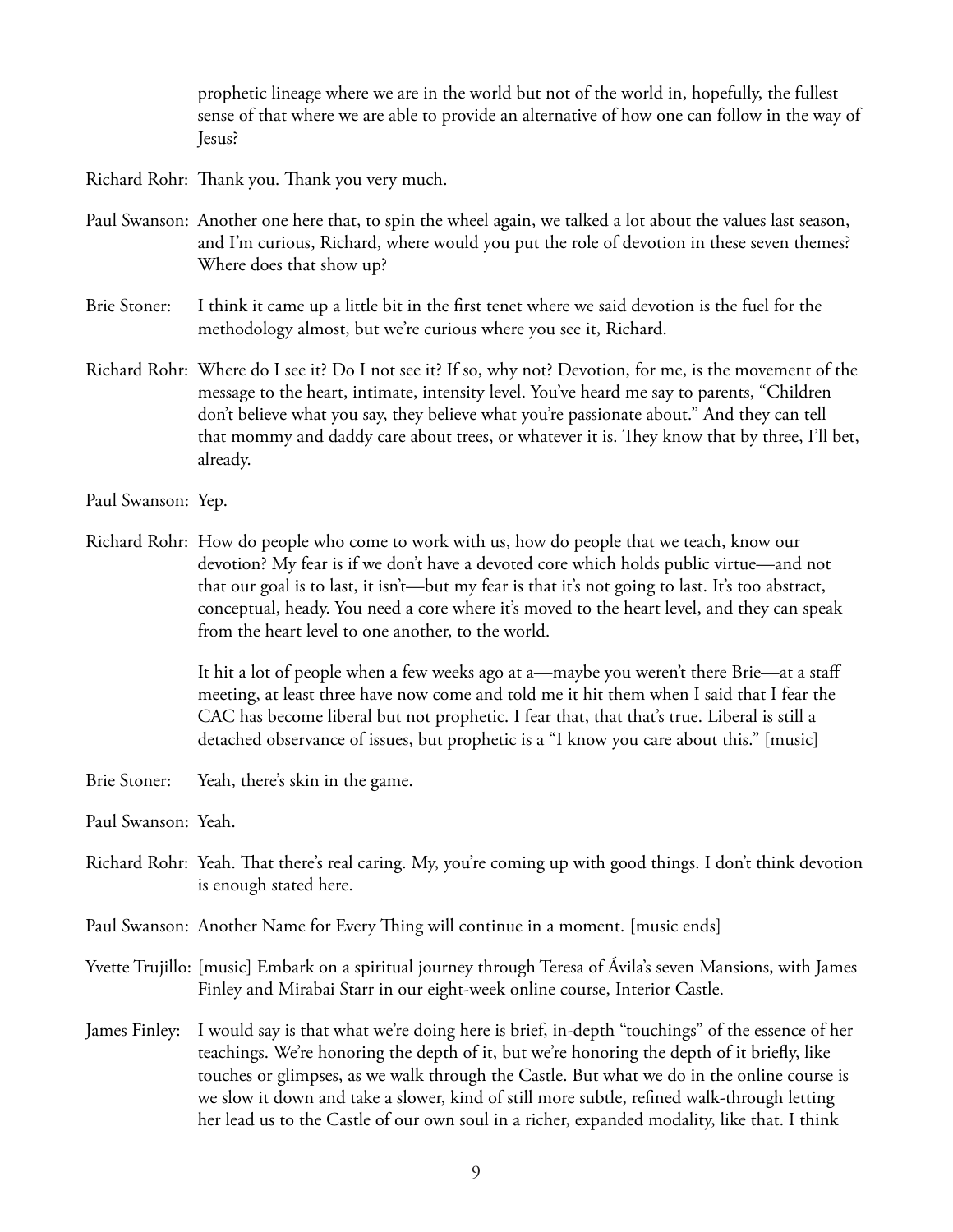that would be the distinction. It's a depth in both, but this is a depth of a series of fleeting touches, as distinct from a series of longer, lingering looks, it allows to sit with and see some more.

- Yvette Trujillo: Experience an embodied pathway of Divine Union with a global community of spiritual seekers inspired to find hope, love, and God in all things, even amidst suffering. To learn more, apply for financial assistance, or register, visit cac.org/interior. That's cac.org/I-N-T-E-R-I-O-R. [music ends]
- Brie Stoner: I feel it a little bit also in the Trinity tenet where—
- Richard Rohr: Yes, should be.
- Brie Stoner: The Trinity as an image of flow and love outpouring itself into manifestation. If you're saying that God is both the ground of our being and our becoming and on our side, I feel such a deep heart-opening to be deeply devoted and in relationship to God then. Not just in—which I love that you're saying a lot lately Richard—this is not just an abstract way, and often times I think the pendulum swings when we leave the container of our first experiences within religion or tradition, and the pendulum swings out when we experience contemplation and we turn it into this almost mental, universal, there's no personal connection. It's almost as if we're trying to flatten it into this very nondual, I'm just-- But you keep reminding us, Richard, that no, there's a personal element to this in the face of Jesus as our central reference point, we can be deeply devoted without losing the universal side of it as well. I don't know if I'm making sense there.
- Richard Rohr: Sure you are.
- Paul Swanson: Yeah. I'm wondering, is it even possible to have embodied prophetic action without devotion, or is it just turned into liberal politics if that heart of devotion is not the fuel of the engine?
- Richard Rohr: That's right.

 I told this story to someone on the leadership team. When Sojourners first came to visit me and the community in Cincinnati, they were very sophisticated social activists from Washington DC, writing good articles, and I remember being interviewed by them, and then I had to go up to my room to get a call, and I don't know what else, but I was gone like ten, fifteen minutes. I came back down—we had a very small little kitchen—I opened the kitchen door, and I saw one of these sophisticated, in my language, Sojourners social activists on her knees. I don't think she knew it was a swinging door. And I just quietly closed it.

 Now, what prompted her, in the middle of this heavy discussion, to take that break to go on her knees? I'm not saying that's the only way to express devotion, but if you're afraid of that, too-- Last month when we made Peter Hanley the head of the Catholic Worker House, it was the same. I don't mean to make too much of kneeling, but I said "Okay, we're now going to bless Peter to take over the Catholic Worker House." Do you both know who Peter is?

Paul Swanson: Yeah.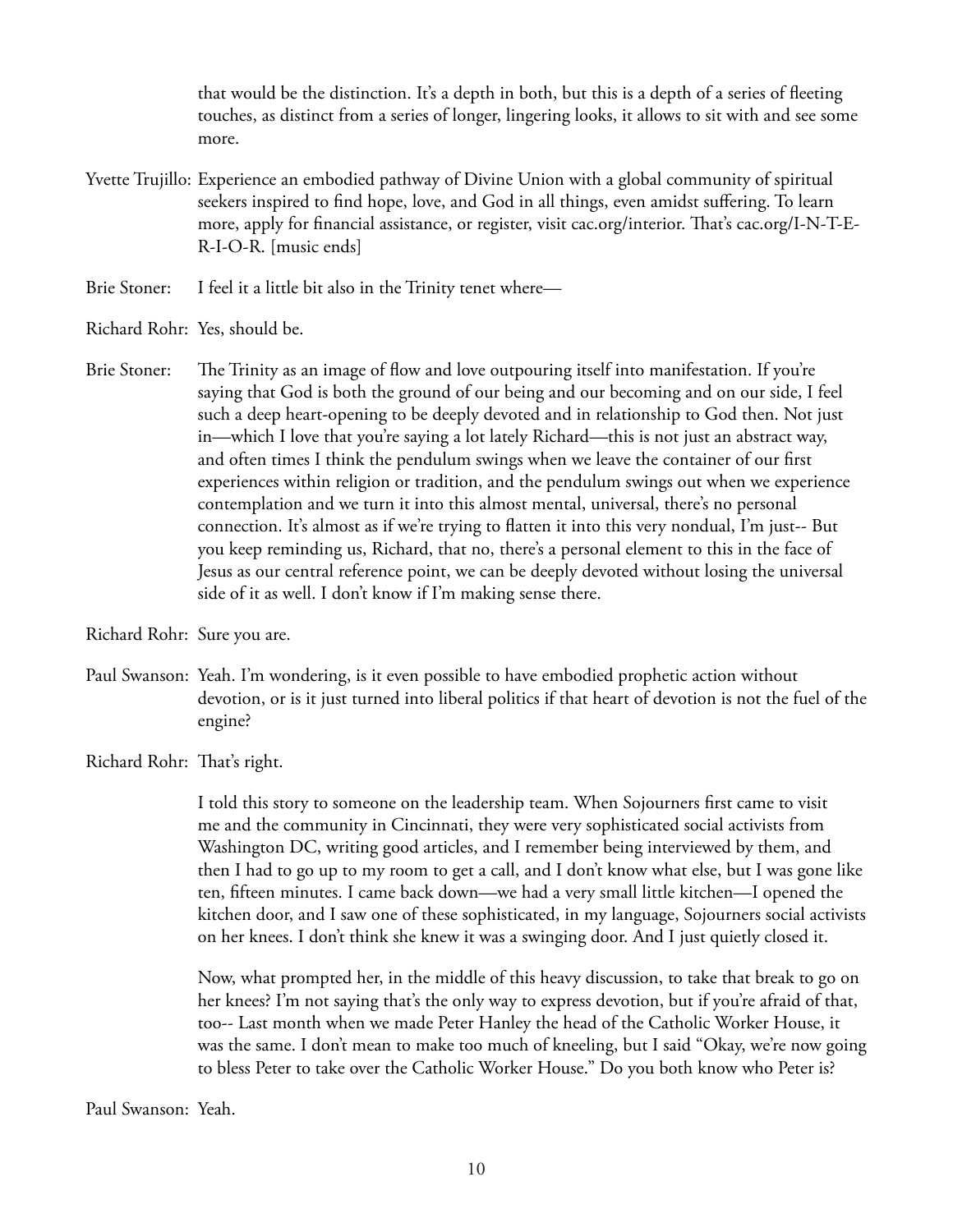Richard Rohr: Yeah. "Peter," I said, "Are you not here?" I couldn't see him. And they said "Well, he's right there." I looked, he was kneeling next to me. Kneeling, with his hands folded like a little Catholic boy at First Communion waiting for me to bless him. It just shocked the whole room. Hands folded, eyes closed, in position, waiting to be blessed. It was just beautiful. I don't think I'd do that. I've become too sophisticated by my own teaching. But that's devotion.

Paul Swanson: Yeah.

Richard Rohr: You're touched at the heart level that much that you would do such a thing.

 Yeah, I think I have to have a talk with the leadership team saying, "Am I off in saying that? Is it possible here anymore?" Would an Evangelical who was raised raising his hands, feel free to do that? When it happened, remember about two months when I had all these Black ministers here—god, big, macho men, you know, pastors, educated—how they spoke of God, and when they raised their hands-- Baptists don't raise their hands though, do they? Not really.

- Brie Stoner: It depends on, yeah, if the music is more progressive, you'll see some hands kind of slowly rise up, side-hand raising. [laughter]
- Richard Rohr: How about Covenanters, you don't raise your hand do you?
- Paul Swanson: Some folks definitely do.
- Richard Rohr: Oh, really?
- Paul Swanson: Definitely raised going to youth camps and things like that, it was free form to raise hands and to dance.
- Richard Rohr: Wow. But that they'd feel free to do it. And what I'm saying is, I don't think any of us, including myself, would feel free to do it at a CAC gathering. What does that say about what we've become? Well, we're trying to honor and respect everybody.
- Brie Stoner: Right. Right.
- Richard Rohr: That's the green level. Perhaps it's why Ken Wilber says the green level is the log jam in the evolution of consciousness. It's too eager to be flat, and so a mystic can't really lead the group anymore. We won't accept it.
- Paul Swanson: Yeah. I want to tell a quick story, confess an Evangelical moment I had recently where I was actually at a rock concert. And to close out the show, they got the whole crowd to sing over and over again, "Let's put all these words away." And I found myself with my arms raised—
- Brie Stoner: Yes, you did, Paul.
- Paul Swanson: --eyes closed, and then all of a sudden, the concert was over, and the lights went on, and my hands were still raised.
- Brie Stoner: Ah, that's awesome.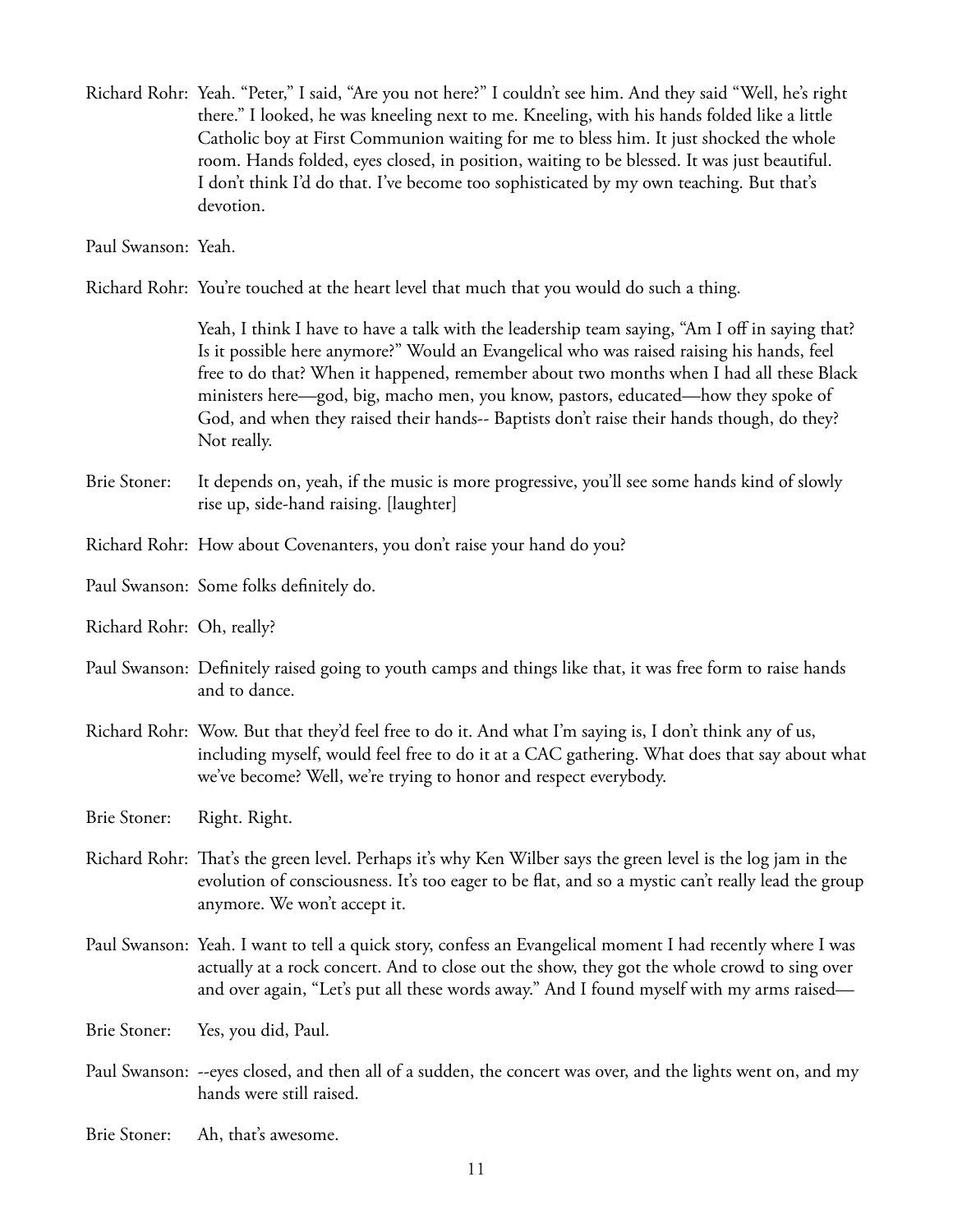Paul Swanson: And I had the thought of "You can take the boy out of Evangelicalism, but you can't take the Evangelicalism out of the boy [laughter] because I was in that moment of—

Richard Rohr: Isn't that beautiful?

- Paul Swanson: --like surrender to the beauty of the moment, but it came in a venue I wasn't expecting.
- Richard Rohr: But somehow you were safe in that venue to do that.

Paul Swanson: Yeah.

Richard Rohr: Did any other people raise their hands?

Paul Swanson: Not that I know. [laughter]

Richard Rohr: Well, you looked like an idiot. [laughter]

Paul Swanson: I'm sure I did.

- Richard Rohr: Isn't that terrible? My God, I did that for my whole period in New Jerusalem. We prayed every Sunday with our hands raised, and we were Catholics, but there it was socially legitimated. I'm not saying that's the new sign that you're saved, but we just better be careful that we don't become too whatever. Thank you.
- Brie Stoner: I really love how the values that we talked about in the last season, we're spending so much time in them right now.

Richard Rohr: We are.

Brie Stoner: Yeah, because we talked a little bit about public virtue, and we've just been talking about devotion. And your third value of simplicity I also see as deeply consonant with these tenets in that if reality is Trinitarian, and there is only one reality, that we really have a responsibility to the whole, to live in right relationship with the whole.

Richard Rohr: Mm-hmm (affirmative).

- Brie Stoner: How do you see simplicity as connecting with these tenets, or how these tenets are inviting us into simplicity?
- Richard Rohr: What's attracting me is four, but what's disappointing me when I look at it from this viewpoint, is that we don't have the word "solidarity" anywhere in this. I told the Living School, instead of service, we should be talking about solidarity, and then service will have an authenticity to it. Yeah. Humility, simplicity, that's Franciscanism, of course, and I just expressed it in the reaching out to the outsider. But that has to take the form of some solidarity with the outsider, not just admiration from afar.

Brie Stoner: I wonder if in number five—

Richard Rohr: Five.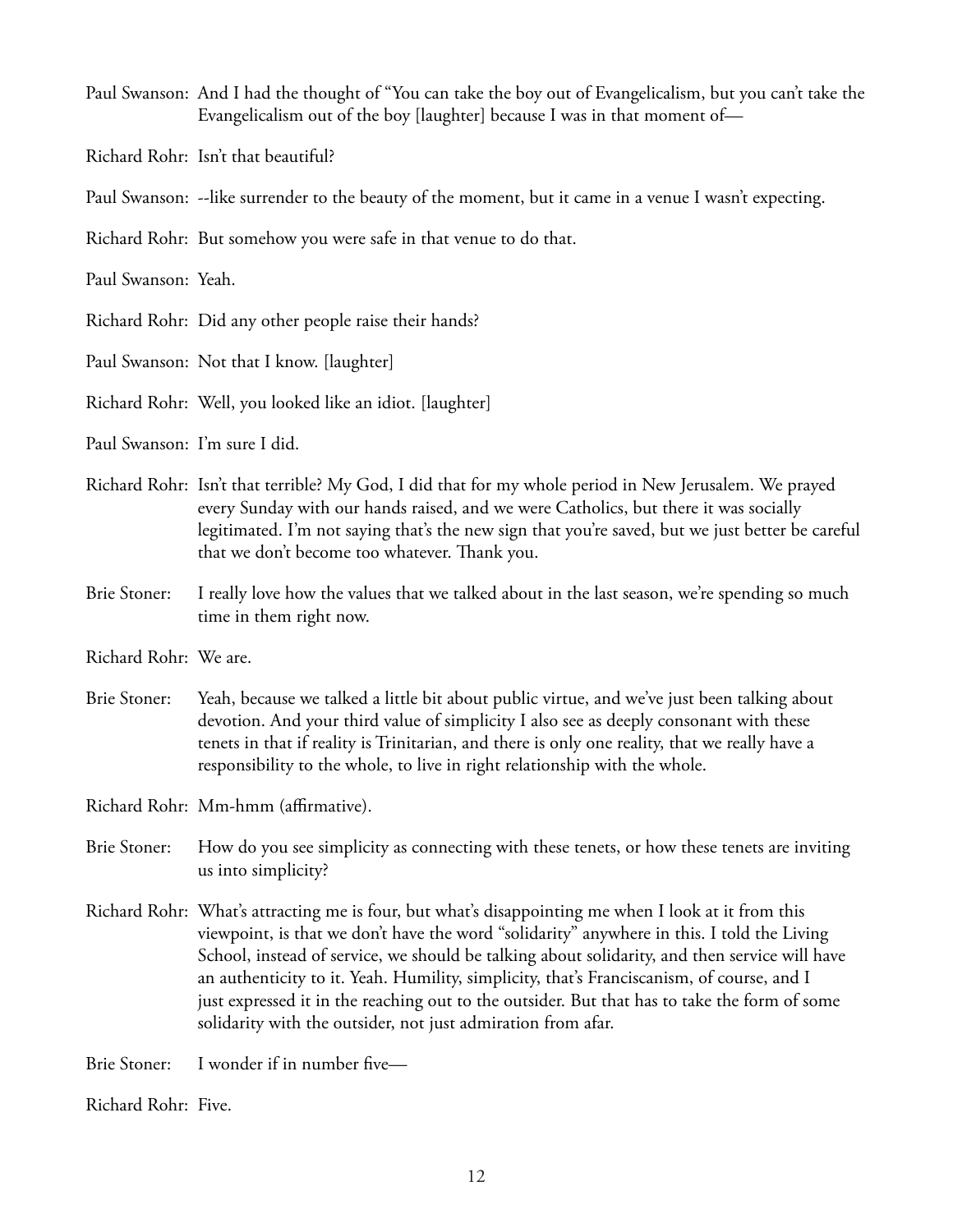- Brie Stoner: --in healing the separate self, if what I hear you saying is that we're being invited into solidarity, deep solidarity with the other, as we remember, or are remembered to the whole, we're invited then—
- Richard Rohr: That works; that works.
- Paul Swanson: I wonder, too, about six, about The path of descent is the path of transformation and solidarity. You almost have to go through that wounded journey—
- Brie Stoner: Nice, yeah.

## Richard Rohr: Path of descent, path of transformation, and solidarity.

 Leading to solidarity. At least write one of those in, Paul, and I need to take these to the leadership team, and see if, we just did this week, out-of-date, the core is here, but these are some refinements based on recognition, these three values that we see we don't always express here at the CAC. We don't always express simplicity. We don't always express public virtue, "Wow, we're virtuous people." [laughter] Yeah.

- Paul Swanson: I'm thinking about, as we play with these themes, and we take them very seriously but also try to nuance and how is reality inviting us to look at them in new and different ways and how can we take them on? What would you invite listeners to as they work with these seven themes? How would you suggest that they try to work with them and try them on? Does that make sense? We're talking about it in a way where we're thinking about it in our specific context of the CAC, would you invite folks to sit with these and let them resonate and see what their invitation is in their own daily life and local context to put these themes into action?
- Richard Rohr: Well, for sure that. But I have a feeling it'll float off into vagueness and agreement: "Okay, I agree. I agree. I agree. I agree."
- Brie Stoner: Check. Check. Check. Check.
- Richard Rohr: Until there is this thing you were just talking about, a concrete practice-- Let's use the example, I'm not pushing but, like, this month we're going to go to Los Forasteros on Bridge Avenue for our staff lunch. Now, it's hard to get, "My God, these people are serious about downward mobility as a value," and giving up—I don't know if they serve beer and wine there, they probably do—so we could still have our beer and wine if we want it, but I think it's going to take concrete decisions like that. That say this is not theoretical, it asks concrete things of the leadership team and the staff, and Richard!

 I've been taken for forty years to fancy restaurants, and I try to tell people, "I don't need to go here." I enjoy it when I get there, I really do. Who wouldn't? Once you know what good food is, it's hard to go back to the greasy spoon place. But do we need to make-- That shows devotion. That shows—

Brie Stoner: Yes.

Paul Swanson: Yeah.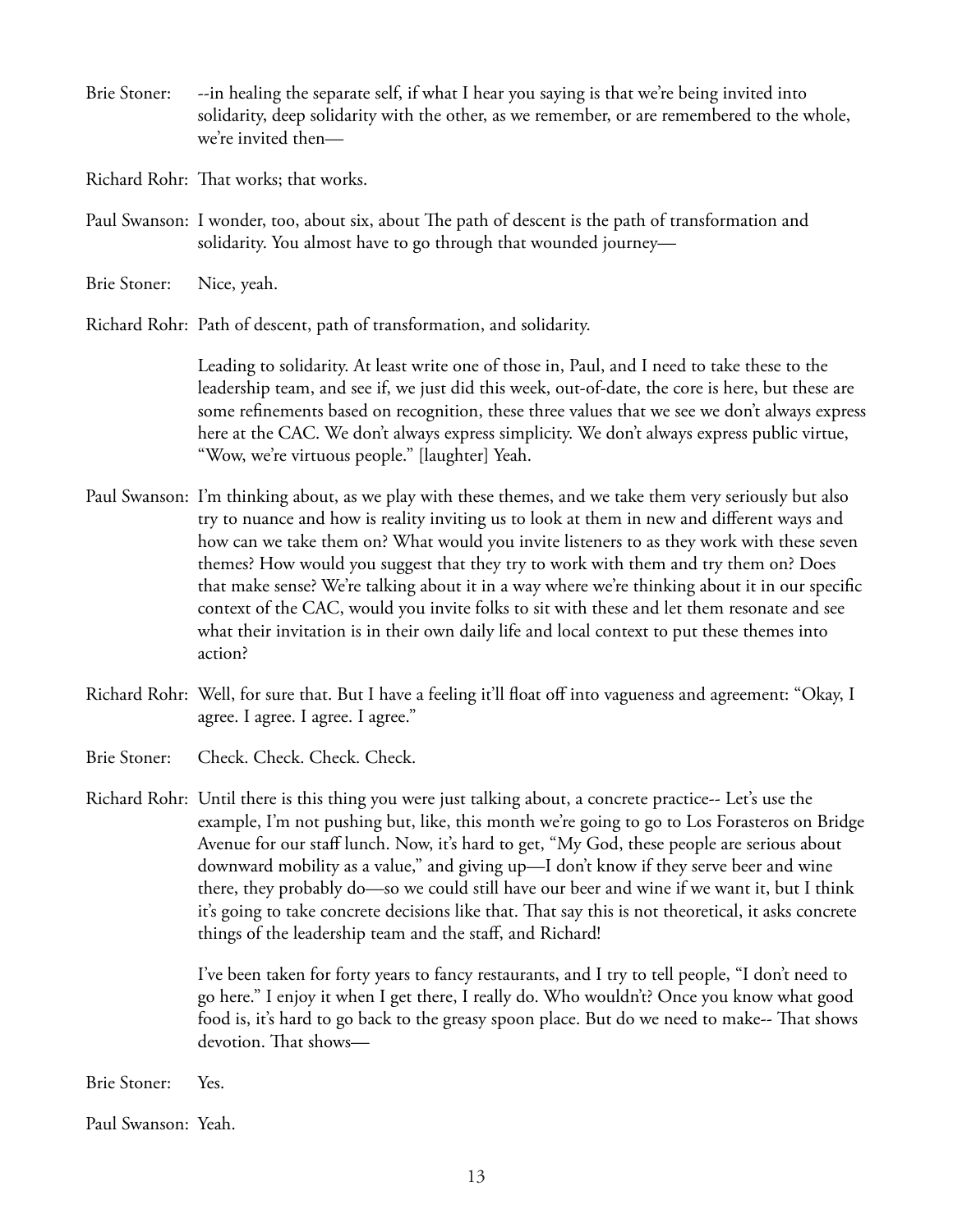I so appreciate the way you spoke of it as an exercise of agency out of devotion to go on the path of downward mobility.

- Richard Rohr: Yeah. Yeah.
- Paul Swanson: That seems like anyone listening to this could take that into their own life and look at ways that they could take that path.
- Richard Rohr: Yeah. The idea of the neighborhood restaurant that's not so fancy.
- Brie Stoner: You're right, Richard. We have in our culture, and here, and everywhere, we've become so disembodied—
- Richard Rohr: Yeah. Yeah.
- Brie Stoner: --that we can sit here glibly and have theological discussions about the seven themes of the Alternative Orthodoxy and not at all be living them, not even a little bit. We can agree with them and not even be living them, not even a little bit.
- Richard Rohr: Well said, Brie. Me, too. Me, too.
- Brie Stoner: I know, I'm putting myself in that too.
- Paul Swanson: We're all there, yeah.
- Brie Stoner: We're all there. I think, for me, as I get on a plane in a couple hours and head back to Michigan, one of the things that I feel startled into wanting to listen for, be open to, deepen into, is to embody these. To allow my heart to be, uh oh, I'm going to use the Sacred Heart again to allow my heart to be pierced, to be open and vulnerable to my context, to see how I can move more deeply into relationship with any of the places that I have split myself apart, whether it be from my neighbor or the other, or whether it be the splits within myself of perfectionism, or the splits that I create between ideas, and public action, and virtue. I think I'm feeling this growing prayer in my heart of, may I have the eyes to see and the ears to hear where and how I can live into this more deeply?

Richard Rohr: Thank you.

 I'm thinking of the parallel. If you remember—maybe it isn't a good example—years after his impeachment, Bill Clinton said the reason he had an affair with Monica was because he could. He could get away with it, you know. I think it's the same for us. We take sometimes the easier path because we can. We can afford it, we can do it without anybody daring to criticize it inside, and just because we can, someone has to have the courage, now and then, to say "but should we?"

Paul Swanson: Yeah.

Richard Rohr: Should we just because we can? It's always a "special occasion." Well, we have to have a special occasion. When everything's upped to a special occasion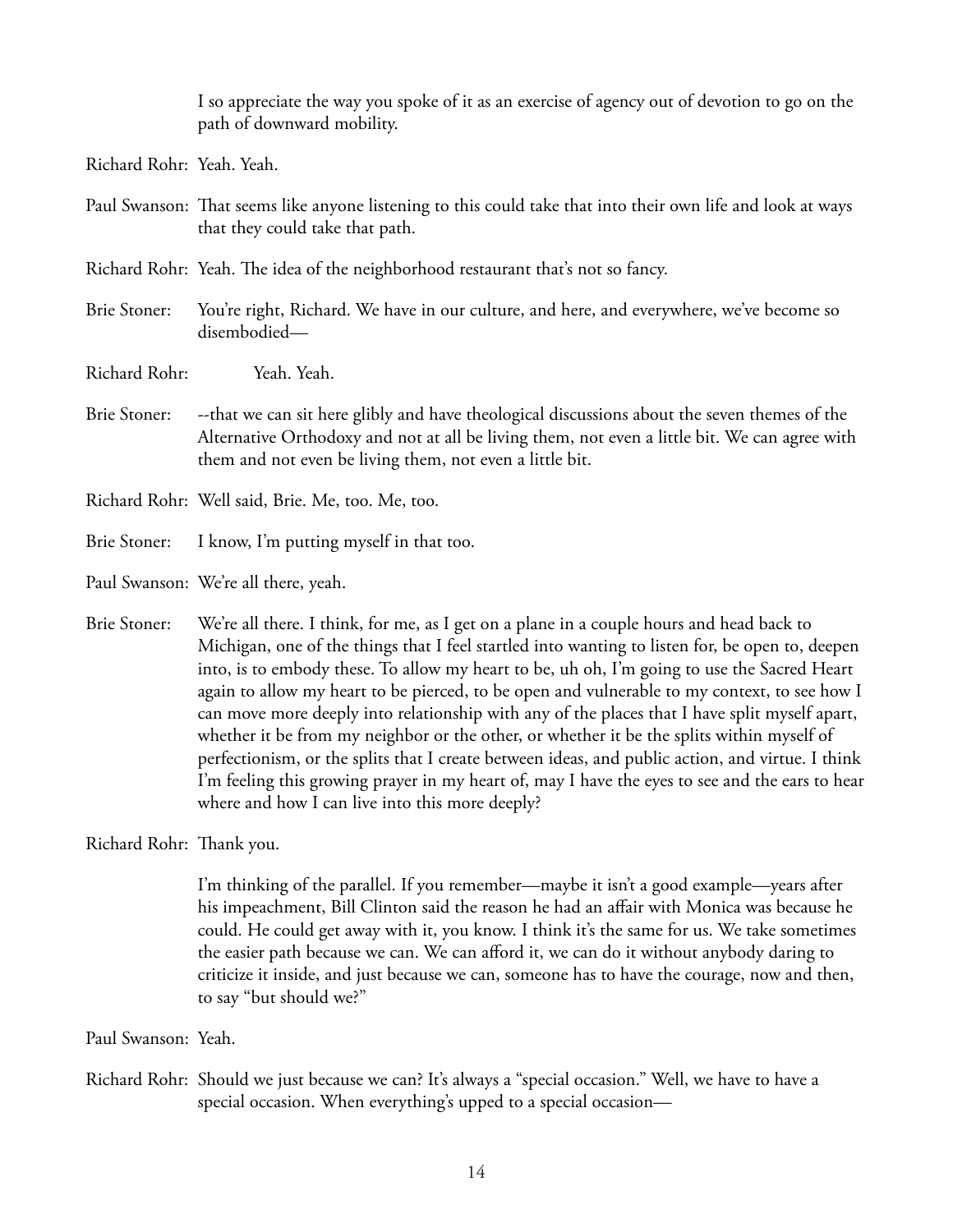Brie Stoner: It's not special anymore. [laughter]

Paul Swanson: It's the norm.

 On a real practical note, something that my wife came up with, which I thought was brilliant, you know how it's so easy to buy anything now? You go online and within five seconds you can put the orders in. She's come up with the practice of if something comes up that we think we might need or want to put it on the calendar a month later so we have to sit with it for a whole month. And when it comes around it's like, do we actually need this, or was this just a want in that moment coming from some other feeling less?

Richard Rohr: Thank you. I'm glad that's recorded.

 It has to become that practical. You answered, in a way, that question. That's advice for our listeners. If we don't take precautions, we are totally sucked into this capitalist culture, this consumer culture of ever-higher, upward mobility, and we don't even know we've been sucked into it. Look at your nice frumpy, jacket there.

Brie Stoner: Why, thank you, Richard. I also appreciate that you said it was frumpy. [laughter]

- Paul Swanson: Yeah, it's definitely frumpy.
- Brie Stoner: So I'm hitting both ego needs right there—I'm contemplative and stylish at the same time.

Richard Rohr: Do they use the word frumpy anymore? I guess they—

- Brie Stoner: Yes, I used it earlier in one of the episodes.
- Richard Rohr: Oh, did you?
- Brie Stoner: So, looking at these tenets, also, Richard, one of the things that struck me is that a great gift that you've offered many of us is to introduce us to other teachers and help us—
- Richard Rohr: Oh, I hope so.
- Brie Stoner: --find other teachers that are consonant with this lens. Would you say that these seven themes comprise the lens through which you look at other teachers to feel that sense of resonance and how you have built relationships with even the core faculty here at the Living School?
- Richard Rohr: Yes and no. These seven, as they're listed here, yes. But if we'd be honest, these three values that we just talked about, no. Why did I fail to see that? I'm not saying our teachers that we've invited on-site have not had these three, but sometimes they didn't. They could go a whole weekend without one mention of social justice, without one mention of the outsider or the poor. That was often a disappointment to me, but they usually did the others so well I said, "Well, you take what you can get."

 I think it is one reason we invited new people onto the faculty, and we'll continue to do that. None of us are the whole Christ. We have aspects of the Christ. So, yes, ideally those were the people we invited to conferences for the thirty-two years of our existence. But there were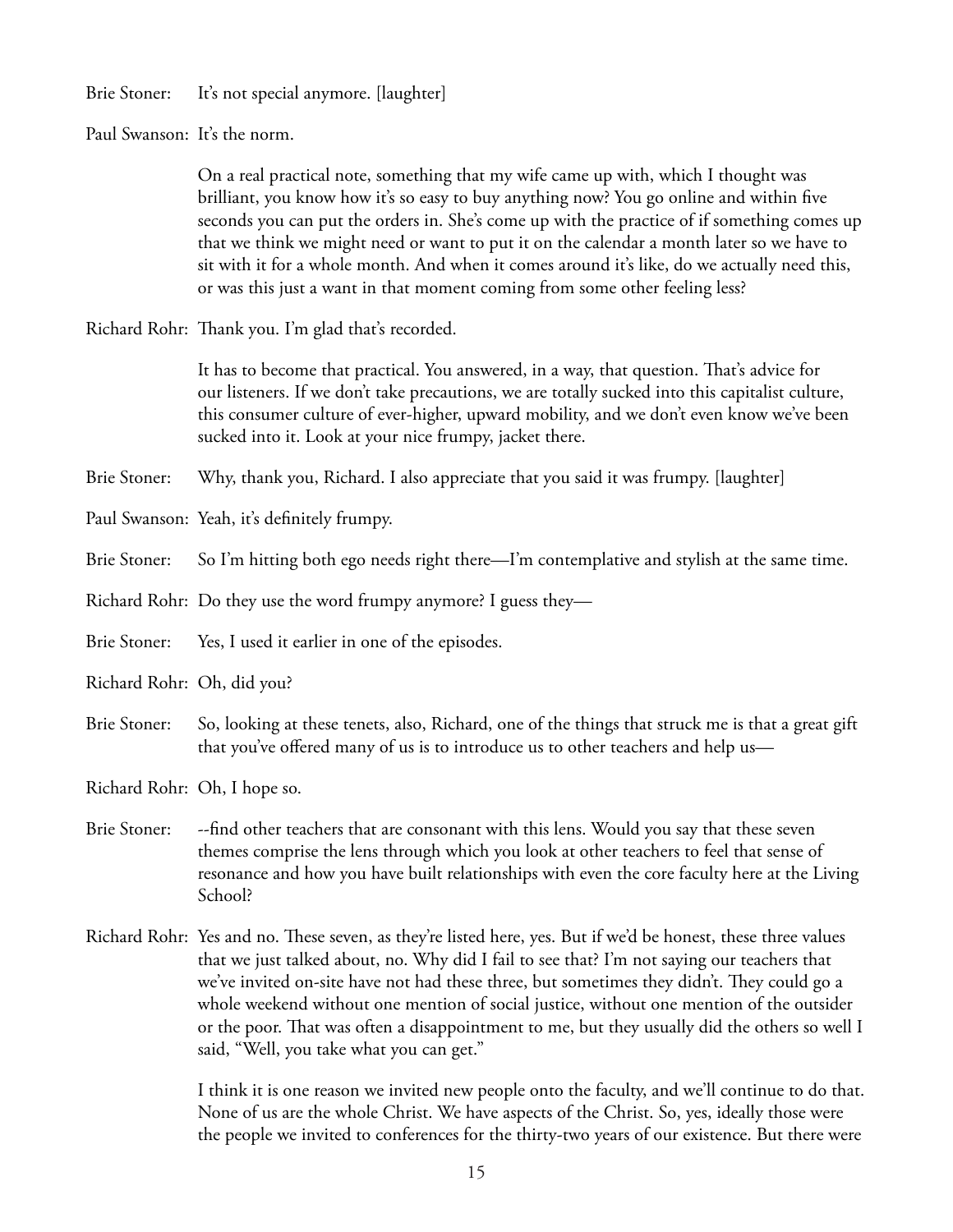people, too, in all fairness, who are real strong in social justice who seem to know nothing about contemplation. Even their style of talking was not very contemplative, it was rather dualistic. But again, they did the social justice piece so well. "Many gifts, many ministries," as Paul says.

- But if we could bring these three values we just talked about—public virtue, devotion, and simplicity—a little more explicitly into our agenda, I think we'd be doing the future of the CAC a great favor, and in fact, make a future possible. You've done me a big favor, and I hope you've done whoever's listening to this a big favor.
- Paul Swanson: Richard, as another opportunity to hopefully gift the listener, we were trying to think of ways that we could almost do shorthand for these seven themes. We didn't prepare you for this, but do you see a way to simplify these seven themes into a phrase or an icon of words that we can remember as a way of life?
- Richard Rohr: That's great. Boy, you worked on this stuff. [laughter] You did, but you know I'm not going to come up with it right now. But did you come up with some? I mean, I might come up with several.
- Brie Stoner: I think we were trying to come up with a little bit of a clumping mechanism. [laughter] We were. We did the clumping approach where we thought as we looked at them, it seemed like the first couple tenets were really, if we clump them together, it's about a perspective; it's a lens.
- Richard Rohr: All right.
- Brie Stoner: The third, fourth tenets seem to be about naming a truth about reality, a foundational truth about reality. And the last few point to, or the last couple point to a process, then. So, as we were looking at it, we were like, okay, one is the adjustment of the perspective that allows us to see reality in process, and then the seventh theme seems to be the embodiment of that perspective reality in process. So, I know that's an earful to probably hear as a listener, it's even a mouthful to say, but maybe it's an invitation to our listeners to look at these and maybe simplify them in your own way into something that you can grab onto, or sink your teeth into in your daily lived experience. I don't even know if you think that works, you know?
- Richard Rohr: Theoretically, I think it works, which I guess is saying I'm not sure it's going to work practically.
- Brie Stoner: Right.
- Richard Rohr: You as much as said so too.
- Brie Stoner: I'm just going to keep hanging onto my Sacred Heart image, I'll tell you what.
- Richard Rohr: That's beautiful. See, that's devotion.
- Paul Swanson: It was in that striving to try to think of a way how can we make this concrete in simple words so that it almost becomes that reminder. I think that was what we came up with at the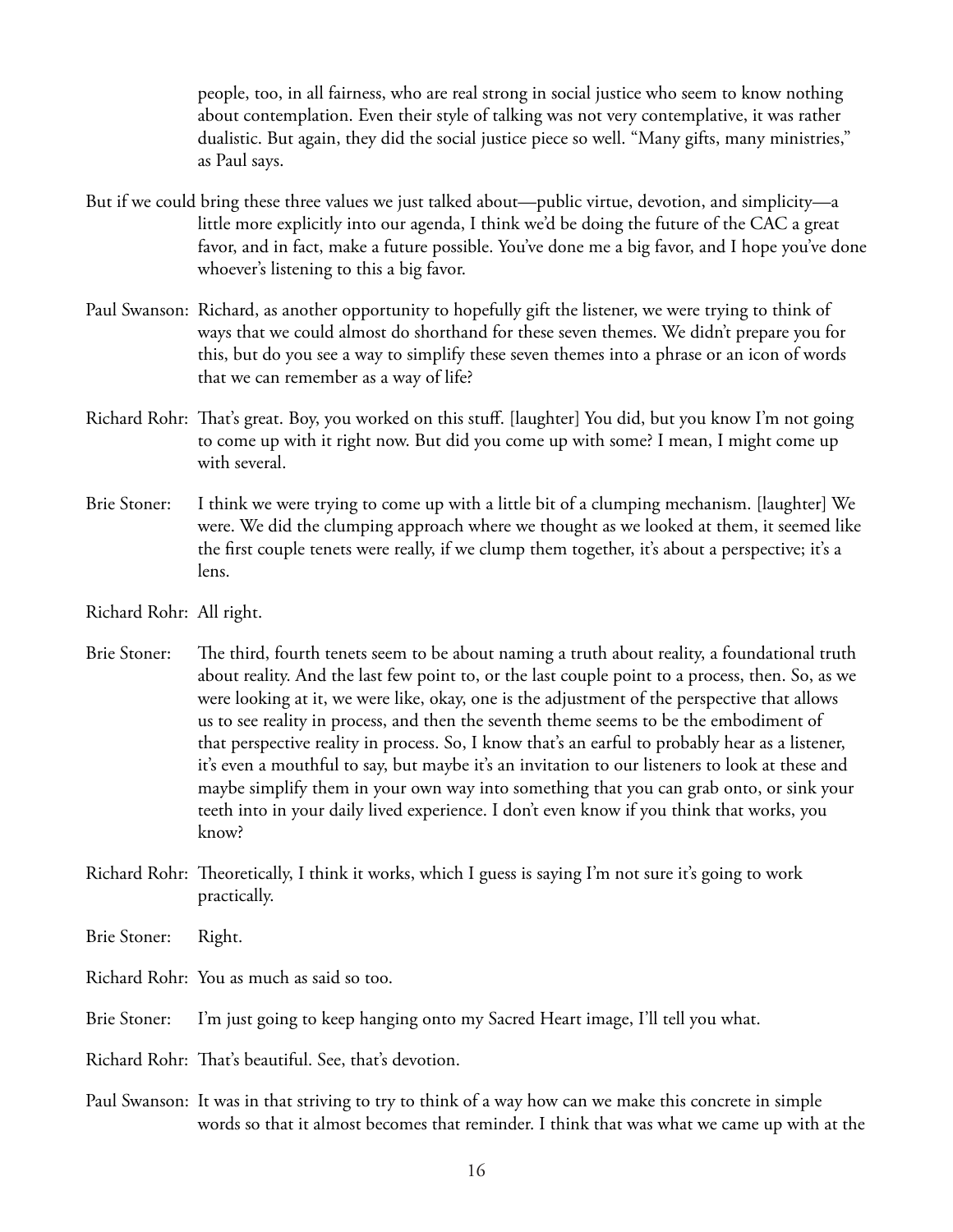end, was the embodiment of perspective, reality, and process. Again, like you said, it's too theoretical, but it's part of that process of trying to live these themes out is to put it in words that are going to work incarnationally for us.

- Richard Rohr: One symbol that holds an awful lot of it together is our logo. The downward line, the line to the left, one reality, God's cosmos, a benevolent universe. If you really spend some time reflecting on our logo, I think that's why it's one of the few things we have not changed since thirty-two years ago.
- Brie Stoner: That's beautiful.
- Richard Rohr: Yeah. One reality, everything belongs, separate self, path of descent, non-duality are all implied in that logo.
- Paul Swanson: I had never thought of that.
- Brie Stoner: Yeah.
- Paul Swanson: What an image to hold it. I'm just thinking of the downward arrow, the arrow going back—
- Brie Stoner: The cross and the tension. Yeah.
- Paul Swanson: --and then the circle holding it all.
- Richard Rohr: Oh, I'm so glad that makes sense to you.

Boy, the Spirit is guiding us today. But you've taken notes on these few things that we—

- Paul Swanson: We sure have.
- Richard Rohr: Yeah. Michael's about to set up a meeting with me with the whole leadership team to ask about how we can bring more mission alignment, first among the leadership team themselves, but then the staff. They're ready for it. They know we need it because if there isn't a leaven, if there isn't a core that is invested in this, there is no momentum just by papers like this.
- Brie Stoner: Mm-hmm (affirmative).
- Paul Swanson: Richard, I'm wondering as a way to close out this conversation if you would offer a prayer for all those listening and for all of us here as we try to seek to live deeper into these seven themes and embody them in our daily lives?

Richard Rohr: I'll try.

 Holy Mysterious One, here with us even in this little hermitage, this particular ordinary place where we've now spent five days, we believe you are the same Lord and lover that embraces the whole planet and the whole universe. May whatever we're saying on these podcasts, whatever we're saying in our written documents, affirm and call forth truth, and love, and devotion, on both levels—in the concrete person, the concrete church or gathering—and offer some kind of elements for a movement in history that can make a